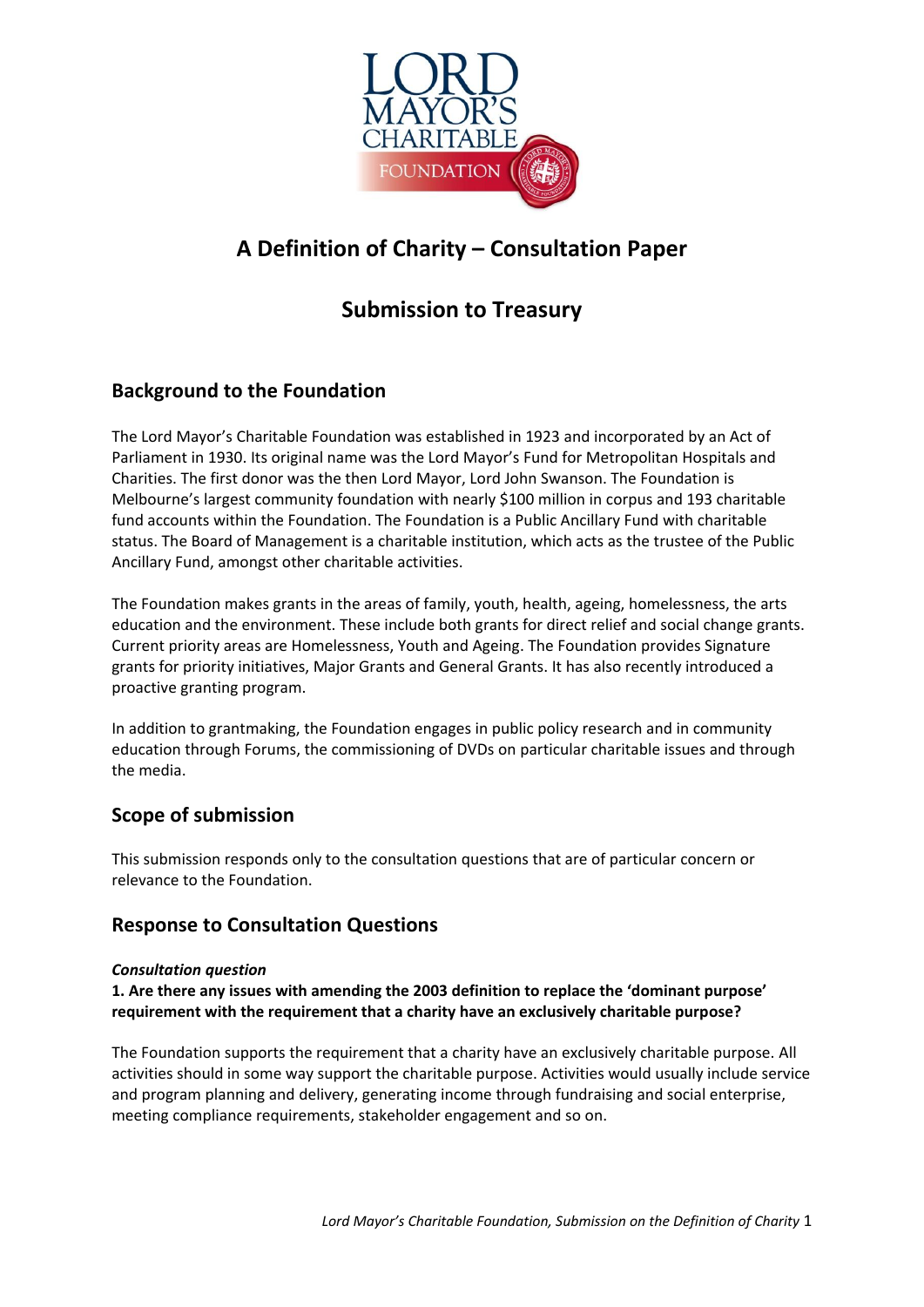#### *Consultation question*

**5. Could the term 'for the public benefit' be further clarified, for example, by including additional principles outlined in ruling TR 2011/D2 or as contained in the Scottish, Ireland and Northern Ireland definitions or in the guidance material of the Charities Commission of England and Wales?** 

The explanation of Public Benefit set out in paragraphs 15 to 19 of Tax Ruling 2011/14 is a clear summary of the application of the public benefit rule.

*15. A purpose is for the public benefit if:*

- *It offers a benefit to the community that is real and of value, either tangible or intangible; and*
- *That benefit is available to the public.*

*16. There is a rebuttable presumption of benefit to the community where the purpose comes within the first three heads of charity. Benefit to the community must be affirmatively established for purposes within the fourth head.*

*17. The benefit of a charitable purpose does not have to be for everyone in a community in order to satisfy the public element. It can be for a section of the community, as long as that section is appreciable.*

*18. The benefit of a charitable purpose does not have to satisfy the public element where the charitable purpose is the relief of poverty.*

*19. The notion of what is for the public benefit is not limited to a closed or historical list. As needs are satisfied, new needs arise or community views change, what constitutes a purpose that is for the public benefit can change as well. (TR 2011/14)*

From the perspective of the Lord Mayor's Charitable Foundation, paragraph 19 is an important point. A Foundation that is actively responding to the changing needs of the community must be able to stay abreast of the community's changing social, cultural and environmental needs and aspirations. The Foundation has been operating since 1923 and notes that the ability to respond to change over time is critical.

#### *Consultation questions*

**10. Are there any issues with the requirement that the activities of a charity be in furtherance or in aid of its charitable purpose?** 

### **11. Should the role of activities in determining an entity's status as a charity be further clarified in the definition?**

The Foundation agrees that it is important to consider the activities of an organisation as well as the objects or purposes in its constituent document when considering an organisation's charitable status.

Paragraphs 30 and 31 of Tax Ruling 2011/4 clarify the role of activities in determining an entity's status as a charity very well.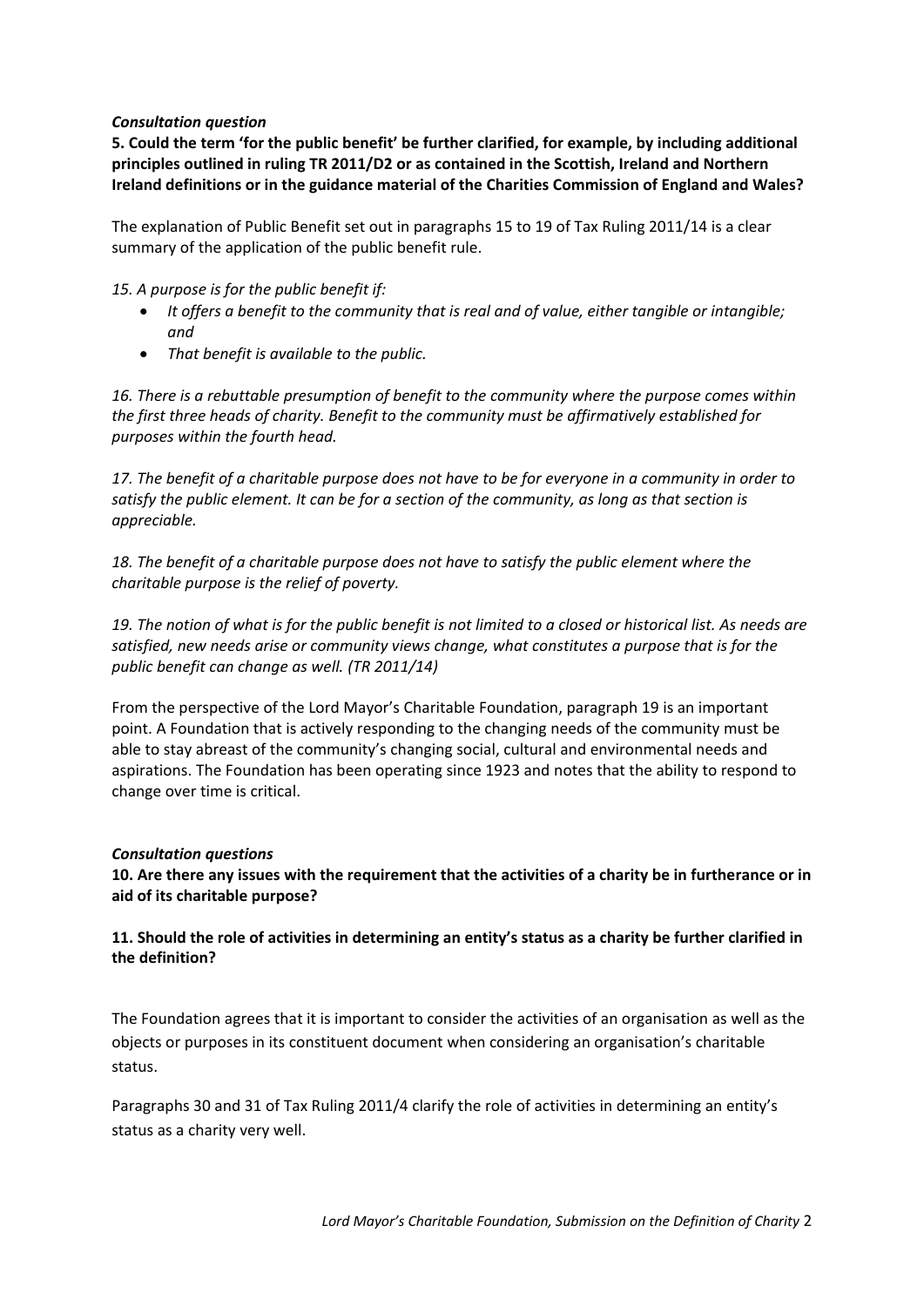*30. The enquiry as to purposes is a holistic one. It is the substance and reality of the institution's purpose that must be determined.*

*31. The objects or objectives in the constituent documents of an institution, and the activities by which these objects or objectives are achieved, are the main factors to be considered in determining the purpose of the institution. (TR 2011/14)*

#### *Consultation question*

# **12. Are there any issues with the suggested changes to the Charities Bill 2003 as outlined above to allow charities to engage in political activities?**

The Foundation supports the inclusion of political activities within the definition of charitable activities where they:

- 1. are not party political; and
- 2. relate to improving public policy to better respond to community needs; and
- 3. relate to the charitable purposes and priorities of the charity undertaking the political activity.

#### *Consultation question*

# **13. Are there any issues with prohibiting charities from advocating a political party, or supporting or opposing a candidate for political office?**

The Foundation does not support charities advocating for a particular political party or candidate in an election. However, the Foundation does support charities advocating for a social justice issue, such as overcoming homelessness or the rights of people with disabilities, and working to achieve positive social change through policy reform.

#### *Consultation question*

# **15. In the light of the Central Bayside decision is the existing definition of 'government body' in the Charities Bill 2003 adequate?**

The issue of whether an entity is a government body or controlled by government is currently of material importance in determining eligibility to charitable status. However, this has practical unintended consequences, which need to be addressed by clarifying this area in the legislative definition.

This exclusion of organisations that are charitable but for their connection with government from being regarded as charitable under Commonwealth law causes confusion and frustration in the community and by donors to public charitable foundations (i.e. community foundations, including the Lord Mayor's Charitable Foundation). Examples of organisations that could be charitable but for their connection with government include: state schools, public hospitals, community halls/centres, public art galleries, public museums, public libraries, and others. This affects these organisations' ability to receive funding from charitable foundations. The status of public hospitals is of particular concern to the Foundation as this was one of the areas of charitable support that led to the establishment of the Foundation in 1923.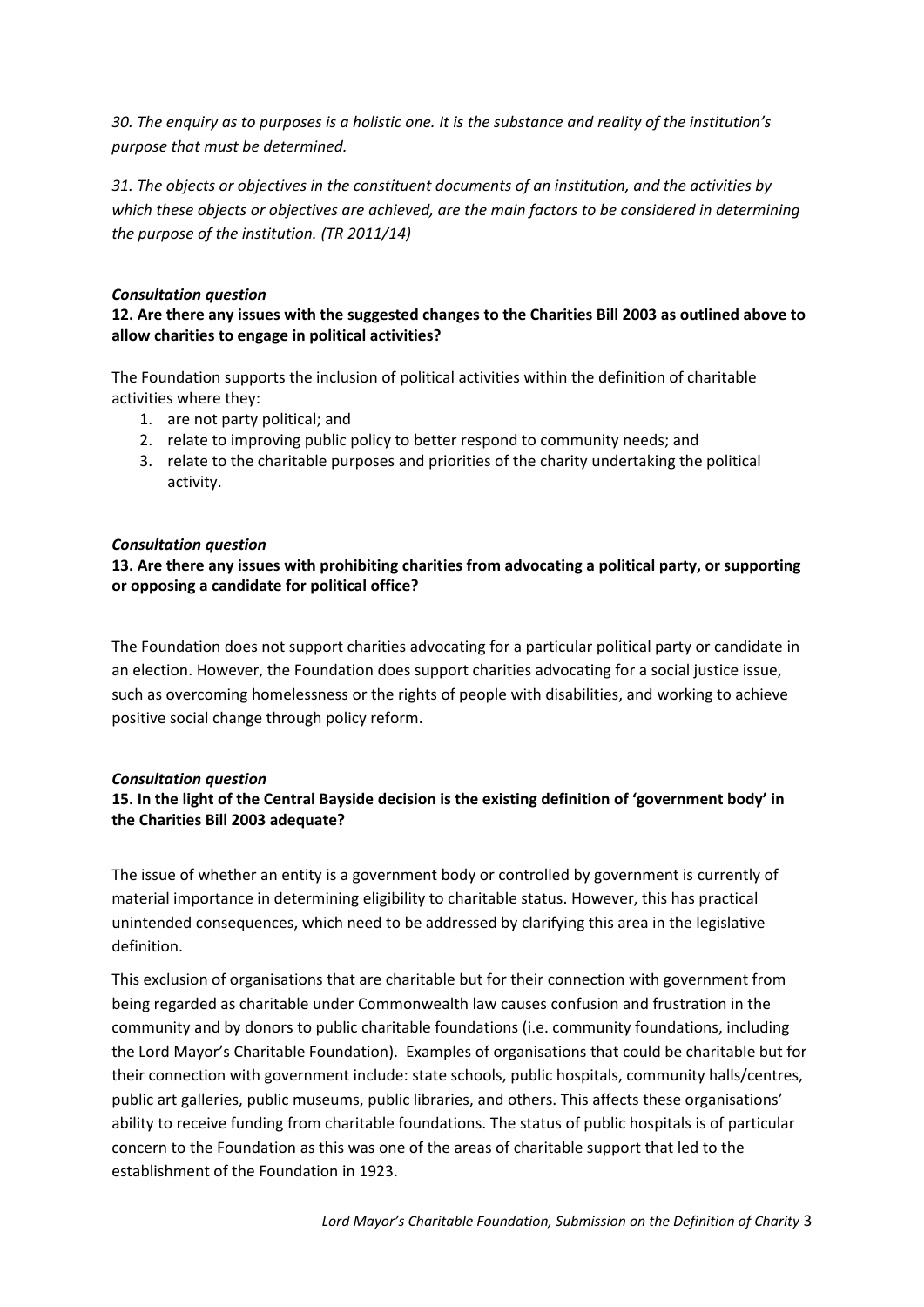The second reading speech to the House of Assembly provides useful information about the original intent of the Fund, known in 1923 as the Lord Mayor's Fund for Metropolitan Hospitals and Charities and then incorporated as the Lord Mayor's Fund in 1930. Hospitals were intended to be included within the definition of charity.

*One of the main objects of the Bill is to make provision so that members of the legal profession may, with confidence, advise their clients to include in their wills, legacies or contributions to the fund for distribution to hospitals and charities either in the whole or by means of investment, the interest obtained in the latter case to be distributed amongst the various charities. (page 4778, Hansard, House of Assembly, Lord Mayor's Fund Bill, Second Reading.)*

Currently under some State Acts, trusts are given the power to "opt in" to make grants to noncharitable entities which are Item 1 Deductible Grant Recipients. In Victoria there is an additional requirement that the entity would be charitable but for its connection with government.

These provisions cause considerable confusion and complexity for the boards of the trustees of charitable trusts both in understanding the divergence between Commonwealth and State laws and in the complexity of the application. In addition, it necessitates a Charitable Fund being endorsed as an Income Tax Exempt Fund for Commonwealth Purposes. This is not easily understood by donors wishing to support a charitable fund.

There is a further concern once the Australian Charities and Not for profit Commission (ACNC) commences its Register of Charities as those Fund which have opted in and been designated as Income Tax Exempt Funds will not appear on the Register of Charities, unless this type of fund is specifically included in the proposed list of charitable purposes. Not appearing on the Register could become a serious credibility issue and marketing disadvantage for those Funds raising money from the public.

Public hospitals (usually known as health services) in Victoria are governed by Boards of Directors, who are people of community responsibility and expertise, appointed by the Minister for Health following a public advertising and appointment process. The Boards of public hospitals (health services) are responsible for the control of the health service, including developing budgets and strategic plans, monitoring performance, appointing the CEO, stakeholder engagement and ensuring legal and financial compliance. This governance model is different from other states and territories and means that Victorian public hospitals (health services) are not controlled by government as in other Australian jurisdictions and should be charitable entities in their own right.

The complex issues created by the divergence in State and Commonwealth laws and the confusion surrounding entities 'controlled by government' could be simplified by:

- 1. allowing a government body to be a charity, specifically including public hospitals, provided it is charitable but for its connection with government; and
- 2. inserting in the proposed list of charitable purposes:
	- a) providing money, property or benefits to government bodies, including public hospitals, which would be charitable but for their connection with government; and
	- b) providing money, property or benefits to Item 1 DGRs which are income tax exempt bodies even if they are not charitable.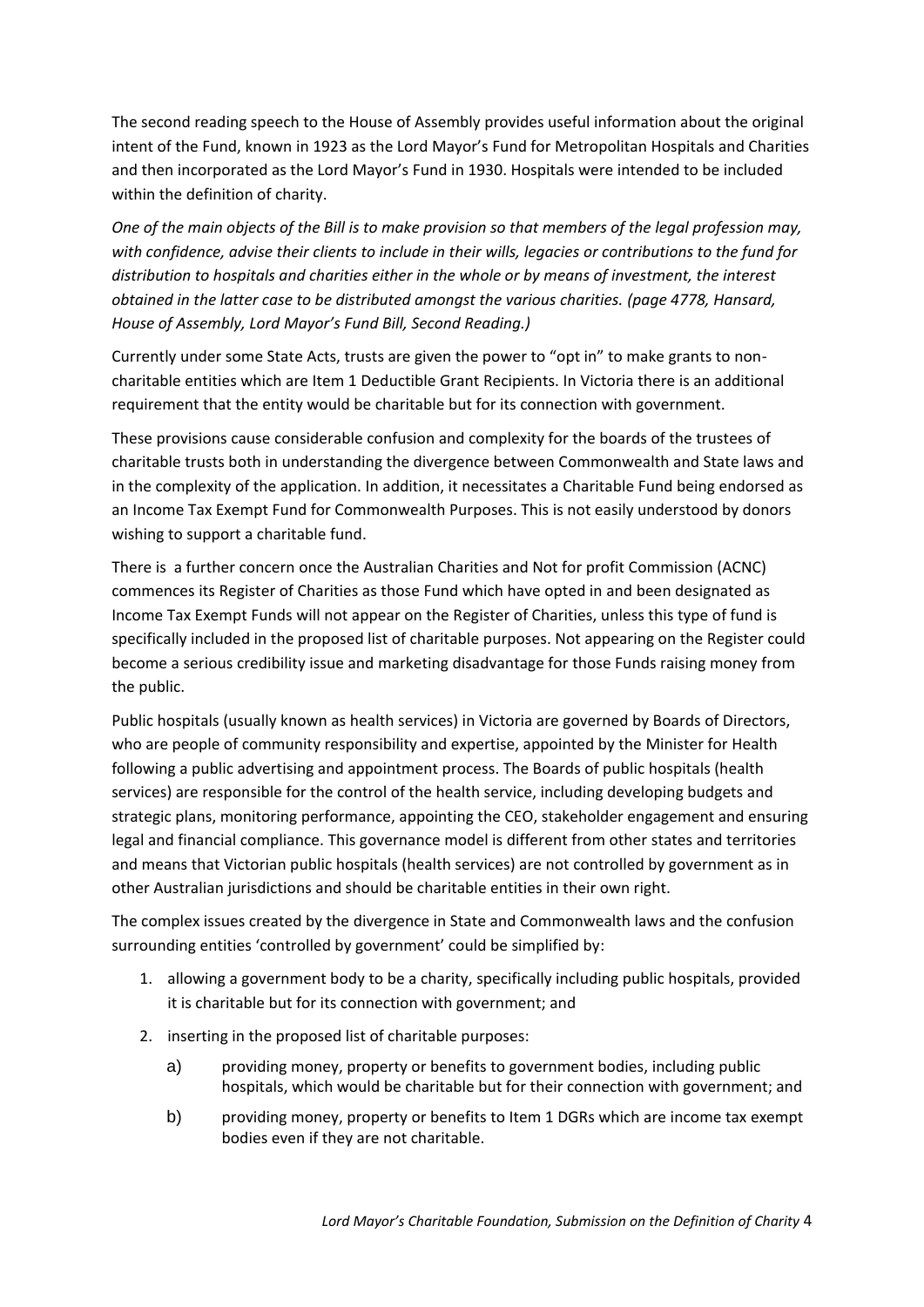#### **Consultation questions**

# **16. Is the list of charitable purposes in the Charities Bill 2003 and the Extension of Charitable Purposes Act 2004 an appropriate list of charitable purposes?**

# **17. If not, what other charitable purposes have strong public recognition as charitable which would improve clarity if listed?**

The Lord Mayor's Charitable Foundation supports the following list of charitable purposes, allowing for additional charitable purposes that may arise under the fourth head of charity as community needs and aspirations change.

#### PROPOSED CHARITABLE PURPOSES

- the advancement of education including scholarships, sharing of best practice, enhancing buildings, libraries, including IT, and enhancing education outcomes;
- the advancement of religion;
- the advancement of health and the saving of lives, which includes the prevention and relief of sickness, disease, disability or human suffering, and providing health and community services information;
- the advancement of social or community welfare, which includes:
	- the prevention and relief of poverty, distress or disadvantage of individuals or families;
	- the care, protection and support of those in need by reason of youth, age, ill health, disability, financial hardship or other disadvantage; and
	- public policy and social research work advocating for policy or legislative change aimed at overcoming inequity and disadvantage within the community.
- the advancement of community development, which includes:
	- retraining, finding employment, providing work experience, skills development, business incubation in disadvantaged areas or for people who have or are likely to experience difficulty in obtaining and maintaining employment;
	- providing facilities for community meetings and holding community events;
	- improving community facilities and access, including community transport;
	- supporting not-for-profit community groups with open entry requirements, including clubs and interest groups, which help in reducing social isolation or promote a sense of community; and
	- supporting the capacity of charities to better achieve their charitable purposes through training, mentoring, innovative finance options, provision of equipment and IT, management support, back office efficiencies and other support.
- preservation or restoration of the natural and built environment, including community gardens, erecting statues, providing historical information;
- the advancement of the arts, culture, and heritage, including the build environment;
- the advancement of science for the public benefit;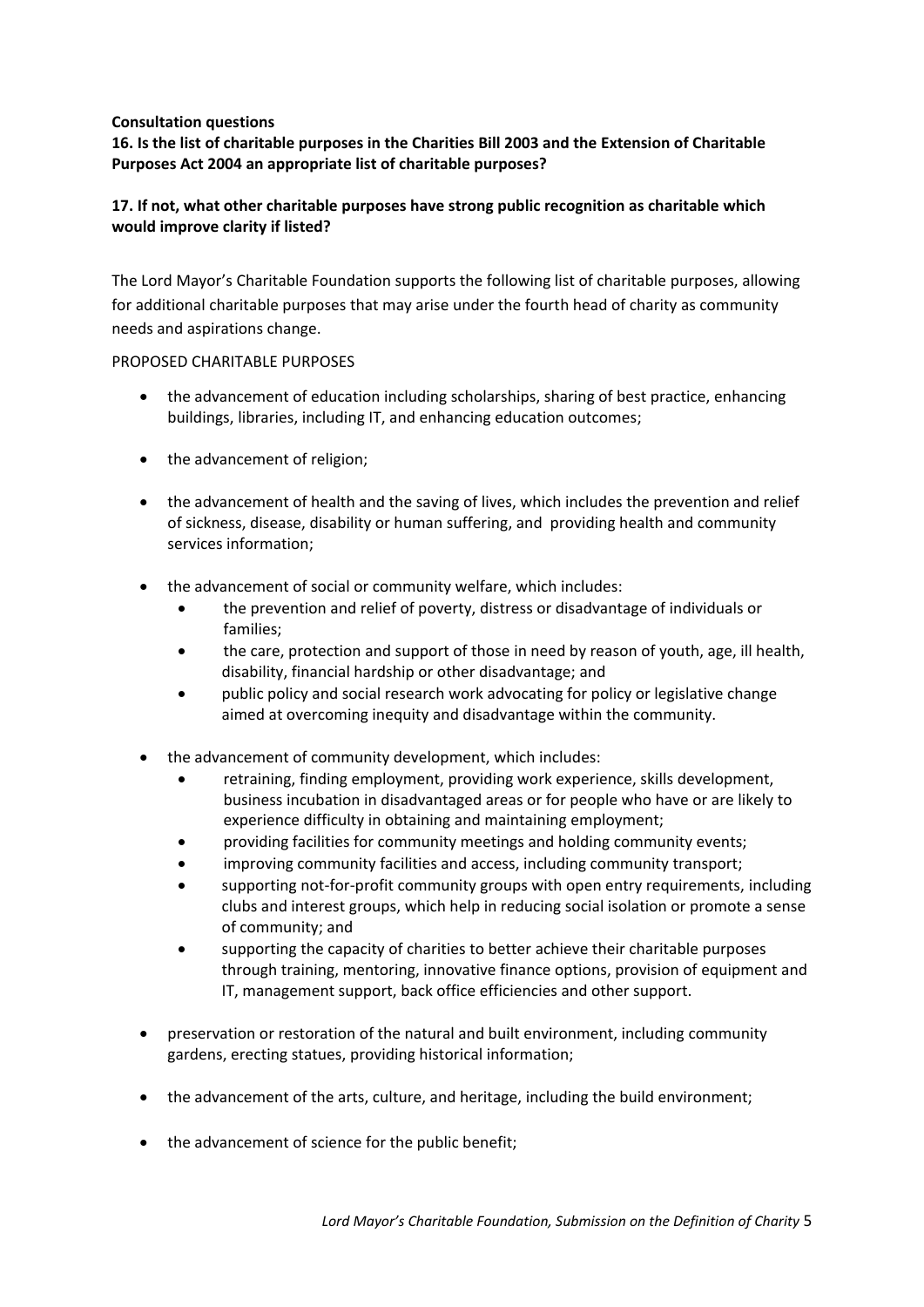- the advancement of amateur sport, which includes the provision of open membership sporting or recreational activities or facilities with either the object of improving life opportunities of people who are disadvantaged or of improving the physical health of the community or a large section of the community;
- the advancement of human rights, which includes the promotion and advancement of conflict resolution or reconciliation, and the promotion of equality, diversity and religious or racial harmony;
- the advancement of animal welfare;
- the advancement of the natural environment, which includes the protection and enhancement of the natural environment or of a significant aspect of the natural environment; or the provision of information or education, or the carrying on of research, about the natural environment or a significant aspect of the natural environment;
- the advancement of volunteering;
- the advancement of philanthropy;
- activities or organisations that but for their connection with Government would be charitable;
- providing money, property or benefits to Item 1 Deductible Gift Recipients which are income tax exempt bodies even if they are not charitable within Commonwealth law;
- the promotion of the efficiency of the police, fire and rescue services or ambulance services; and
- any other purpose that is beneficial to the community.

The majority of organisations that would benefit from an expanded list of charitable purposes are currently entitled to tax exemption, which means that there would be little revenue loss to government.

Additional comments are made in relation to Charitable Sport and Public Policy work as these are of particular interest to the Foundation.

#### SPORT

The Lord Mayor's Charitable Foundation supports the inclusion of sport as a charitable activity on several conditions. Sporting clubs across Australia play a very important role in both *promoting a healthy lifestyle, improving life chances* and *building community* through participation in sport. Sporting clubs play a critical role in enhancing social cohesion through providing opportunities to break down cultural and social barriers and build understanding.

The support of sport as a charitable purpose could be restricted to sports which are:

- capable of improving and promoting health and wellbeing by involving physical or mental skill or exertion;
- open to all, regardless of ability; and